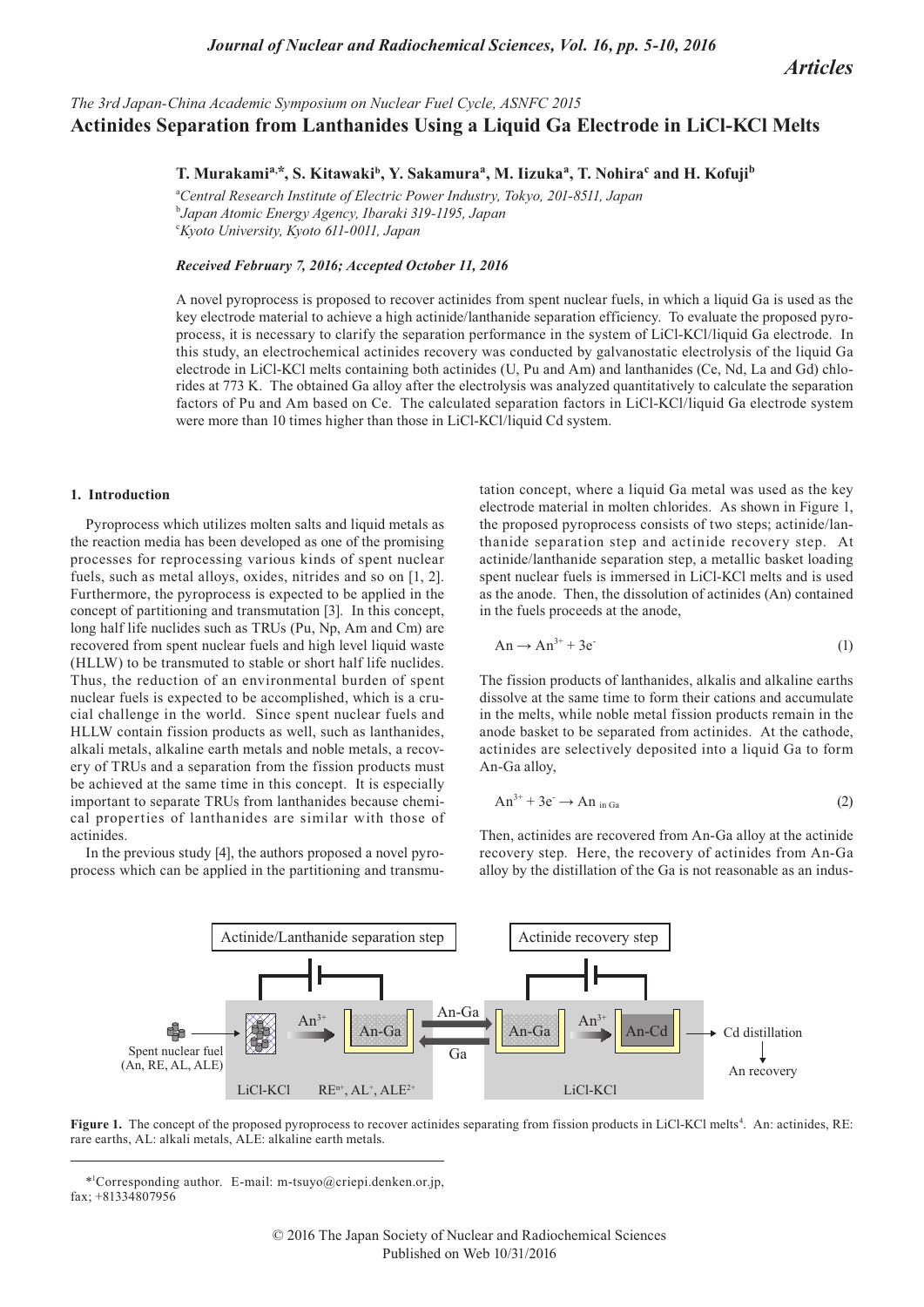trial process because of the very high boiling point of Ga (2673 K). Thus, electrochemical de-alloying reaction is applied at the actinide recovery step. When the formed An-Ga alloy electrode is used as the anode, actinides in An-Ga alloy are anodically dissolved,

$$
An_{in Ga} \to An^{3+} + 3e^{\cdot}
$$
 (3)

A liquid Cd cathode is used to deposit actinides as An-Cd alloys,

$$
An^{3+} + 3e^- \to An_{in\text{Cd}} \tag{4}
$$

The liquid Cd cathode has been conventionally used for a group recovery of actinides at the pyroprocess [1, 2]. By distilling Cd of the An-Cd alloy, the actinides are finally recovered [5]. The liquid Ga after the actinides recovery step is used again as the cathode material at the actinide/lanthanide separation step. As repeating the two steps, the concentrations of the fission products, such as lanthanides, alkalis and alkaline earths, increase in the melts at the actinide/lanthanide separation step. Thus, a part of the melts is periodically treated by zeolite to remove the fission products [6]: The fission products are adsorbed and/or occluded in the structure of zeolite.

In order to evaluate the actinide/lanthanide separation efficiency of the proposed pyroprocess, it is necessary to investigate the electrochemical deposition of actinides and lanthanides at a liquid Ga electrode. However, the studies on the electrochemical behavior of a liquid Ga electrode in LiCl-KCl melts were limited. Thus, in the previous study, the authors first measured the following basic properties of a liquid Ga electrode in LiCl-KCl melts [4];

(1) the electrochemical window of the liquid Ga electrode,

- (2) the potentials for binary alloy formation at 773 K; U-Ga  $(U^{3+} + 3e^- \rightarrow U_{in Ga}$ , 1.55 V(vs. Li<sup>+</sup>/Li)), Pu-Ga (Pu<sup>3+</sup> +  $3e^- \rightarrow Pu_{in Ga}$ , 1.4 V), Ce-Ga (Ce<sup>3+</sup> + 3e<sup>-</sup>  $\rightarrow$  Ce<sub>in Ga</sub>, 1.3 V), Nd-Ga (Nd<sup>3+</sup> + 3e<sup>-</sup>  $\rightarrow$  Nd <sub>in Ga</sub>, 1.3 V) and Li-Ga (Li<sup>+</sup>  $+ e^- \rightarrow Li_{in Ga}$ , 1.1 V),
- (3) the current efficiency  $(\sim]100\%$  for the binary alloys formation and their de-alloying and
- (4) the activity coefficient of U, Pu, Ce and Li in liquid Ga.

In the present study, based on the above basic properties, two runs of the electrochemical actinides recovery were conducted using the liquid Ga electrode in the LiCl-KCl melts containing both actinides and lanthanides chlorides at 773 K. Then, the separation factors, which are inevitable to evaluate the proposed pyroprocess quantitatively, were calculated. Here, the distribution factor of element M  $(DF_M)$  is defined by the following equation,

$$
DF_M = (X_{M \text{ in } Ga})/(X_{M \text{ in } m \text{ elts}})
$$
\n(5)

where  $X_{\text{M in melts}}$  and  $X_{\text{M in Ga}}$  represent the concentration of element M in the LiCl-KCl melts and in the liquid Ga, respectively. The separation factor of element M based on Ce  $(SF_M)$  is defined by the ratio of  $DF_M$  to  $DF_{Ce}$ ,

$$
SF_M = (X_{Ce\text{ in melts}})/(X_{M\text{ in melts}})/(X_{Ce\text{ in Ga}}) \times (X_{M\text{ in Ga}})
$$
(6)

The experiments of the equilibrium distribution of actinides and lanthanides between the LiCl-KCl melts and liquid Ga were also performed to calculate the separation factors at the equilibrium state which were compared with those obtained from the electrochemical actinides recovery experiments.

### **2. Experimental**

All experiments were carried out in an Ar glove box with a purification system. Concentrations of impurities were kept to be low in the glove box (oxygen  $\leq$  20 ppm, water  $\leq$  10 ppm). A eutectic mixture of LiCl-KCl (58.8:41.2 mol%, 99.9 % purity, m.p. 625 K) containing lanthanide chlorides and/or actinide chlorides were loaded in an alumina crucible (SSA-S, Nikkato corp.) and melted at 773 K. Ga metal (99.9999 % purity) was also loaded at the bottom of the crucible in the case of the equilibrium distribution experiments. The weights of the LiCl-KCl melts and Ga metal used at the equilibrium distribution experiments (RUN1 and 2) and the electrochemical actinides recovery (RUN3 and 4) are summarized in Table 1. Table 2 lists the initial concentration of actinides and lanthanides in the LiCl-KCl melts. As seen in Figure 2, for the electrochemical measurements, the working electrodes were a Ta wire (1 mm diameter, 99.95 % purity) electrode and a liquid Ga electrode. The liquid Ga electrode consisted of Ga metal (99.9999 % purity) loaded in an alumina crucible (SSA-S, inner diameter 13 mm, Nikkato corp.) with the lead of a Ta wire which was covered by an alumina insulator not to contact with the LiCl-KCl melts. The reference electrode was  $Ag^{\dagger}/Ag$ reference electrode: LiCl-KCl-1wt%AgCl and a Ag wire (1 mm diameter, 99.99% purity) as the lead were loaded in a Pyrex tube with a thin bottom wall. All potentials presented were calibrated to the potential of Li metal deposited electrochemically on a Ta wire in the LiCl-KCl melts, which was -2.405 V vs. Ag<sup>+</sup>/Ag. A liquid Cd-0.1wt%Li alloy was used as the counter electrode material where a following reaction was expected to occur,

$$
Li_{\text{in Cd}} = Li^+ + e^- \tag{7}
$$

**TABLE 1: Weights of the LiCl-KCl melts and Ga metal used at each RUN**

|                  | LiCl-KCl melts $/g$ | Ga metal $/g$ |
|------------------|---------------------|---------------|
| RUN1             | 65.01               | 198.99        |
| RUN <sub>2</sub> | 20.569              | 25.072        |
| RUN3             | 202.76              | 12.004        |
| RUN4             | 202.76              | 12.243        |

**TABLE 2: The initial concentrations of actinides (U, Pu and Am) and lanthanides (Ce, Nd, Gd, La, Pr and Eu) in the LiCl-KCl melts in mol% at each RUN**

|                  |                     | Pu                    | Am                    | Ce.                   | Nd                    | Gd                    | La                    | Pr                    | Eu                  |
|------------------|---------------------|-----------------------|-----------------------|-----------------------|-----------------------|-----------------------|-----------------------|-----------------------|---------------------|
| RUN1             | $6.21\times10^{-1}$ | $7.24\times10^{-1}$   | $2.54 \times 10^{-2}$ | $3.69\times10^{-1}$   | $3.67\times10^{-1}$   | $3.61\times10^{-1}$   |                       |                       |                     |
| RUN <sub>2</sub> |                     |                       |                       | $9.78 \times 10^{-2}$ | $9.61 \times 10^{-2}$ | $1.02\times10^{-1}$   | $1.09\times10^{-1}$   | $8.44 \times 10^{-2}$ | $8.22\times10^{-2}$ |
| RUN <sub>3</sub> | $4.32\times10^{-3}$ | $2.25 \times 10^{-1}$ | $9.22\times10^{-3}$   | $7.34\times10^{-2}$   | $6.77\times10^{-2}$   | $6.82\times10^{-2}$   | $7.28 \times 10^{-2}$ |                       |                     |
| RUN4             | $3.82\times10^{-3}$ | $2.23\times10^{-1}$   | $8.25 \times 10^{-3}$ | $7.58\times10^{-2}$   | $6.97\times10^{-2}$   | $7.01 \times 10^{-2}$ | $7.57\times10^{-2}$   |                       |                     |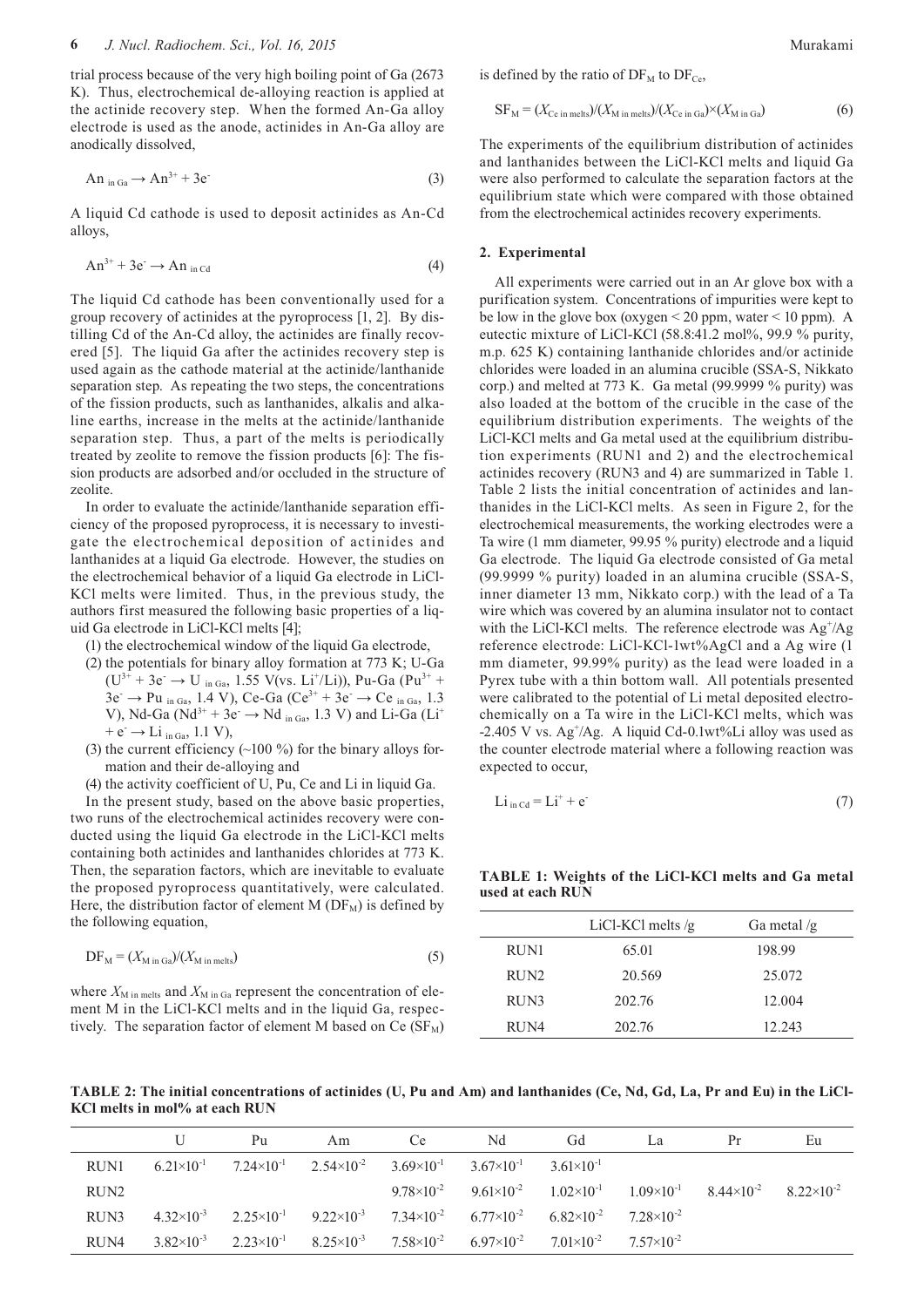

**Figure 2.** Schematic drawing of experimental setup for electrochemical measurements. (a)  $Ag^+/Ag$  reference electrode, (b) liquid Ga electrode, (c) Ta wire electrode, (d) Cd-Li counter electrode, (e) alumina crucible, (f) LiCl-KCl melts, (g) small alumina crucible, (h) liquid Ga and (i) liquid Cd-Li.

The structure of the counter electrode was the same as the liquid Ga electrode. The electrochemical measurements were performed using a potentiostat/galvanostat (HZ5000, HOKUTO Denko Corp.). Parts of the LiCl-KCl melts and the liquid Ga alloys were sampled and analyzed by Induction coupled plasma–atomic emission spectroscopy (ICP–AES). A gamma analysis was conducted to measure Am quantitatively. All samples were dissolved in  $1N HNO<sub>3</sub>$  and/or concentrated HNO3 before the quantitative analysis.

#### **3. Results and discussion**

**3.1. Equilibrium distribution of actinides and lanthanides in LiCl-KCl/liquid Ga system.** Two runs of equilibrium distribution experiments were carried out at 773 K. Initially, the LiCl-KCl melts contained lanthanides and/or actinides (see Table 2), while no actinides and lanthanides were contained in the liquid Ga phase at the bottom of the crucible. Ga-3.8wt%Li alloy was then added to the LiCl-KCl melts as the reductant to proceed the following reaction,

$$
M^{3+} + 3Li_{in Ga} = M_{in Ga} + 3Li^{+}
$$
 (M: An or Ln) (8)

The added amounts of Ga-3.8wt%Li alloy at RUN1 and RUN2 corresponded to approximately 77 % of the initial amounts of actinides in the LiCl-KCl melts and to approximately 75 % of the initial amounts of lanthanides in the LiCl-KCl melts, respectively, to be extracted into the liquid Ga phase. The distribution between the LiCl-KCl melts and liquid Ga phase was considered to reach the equilibrium within 6 hours after the addition of the reductant. According to the quantitative analysis results of the LiCl-KCl melts and Ga, the distribution factors and the separation factors were calculated. The calculated values are listed in Table 3 and 4 together with the reported values [7, 8]. The distribution factor and the separation factor of U at RUN1 and those of Eu at RUN2 could not be obtained because the concentrations  $X_{\text{U in melts}}$  and  $X_{\text{Eu in Ga}}$  were below the detection limit of ICP-AES. The obtained separation factors of Pu and Am in LiCl-KCl/liquid Ga system agreed with those reported by Toda et al. and were confirmed to be around 10~30 times higher than those of the LiCl-KCl/liquid Cd system [7, 8]. It was also found that lanthanides distributed with the comparable separation factors between LiCl-KCl/liquid Ga and LiCl-KCl/liquid Cd systems [8].

**3.2. Electrochemical separation of actinides from lanthanides using a liquid Ga electrode.** Cyclic voltammetry was performed in the LiCl-KCl melts containing both actinides (U, Pu, Am) and lanthanides (Ce, Nd, La, Gd) chlorides at 773 K to determine the electrochemical conditions for

**TABLE 3: Distribution factors of actinides and lanthanides obtained at equilibrium distribution experiments at 773 K.**  $DF_M = (X_{M \text{ in }Ga})/(X_{M \text{ in }meits})$ 

|                  | $DF_{Pu}$         | $DF_{Am}$         | $DF_{Ce}$          | $DF_{Nd}$            | $DF_{Gd}$          | $DF_{La}$          | $DF_{Pr}$ |
|------------------|-------------------|-------------------|--------------------|----------------------|--------------------|--------------------|-----------|
| RUN1             | $7.3\times10^{1}$ | $2.3\times10^{1}$ | $1.9\times10^{-1}$ | $2.6 \times 10^{-1}$ | $7.0\times10^{-2}$ |                    |           |
| RUN <sub>2</sub> |                   |                   | 3.9                | 4.9                  | 1.2                | $9.0\times10^{-1}$ | 57<br>ے.د |

**TABLE 4: Equilibrium separation factors of actinides and lanthanides based on Ce at 773 K**  $\mathbf{S}\mathbf{F}_{\mathbf{M}} = (X_{\mathbf{Ce\text{ in} \text{ melts}}})/(X_{\mathbf{M\text{ in} \text{ melts}}})/(X_{\mathbf{Ce\text{ in} \text{ Ga}}}) \times (X_{\mathbf{M\text{ in} \text{ Ga}}})$ 

| system                 |                                | $\rm SF_{\rm U}$         | $SF_{Pu}$            | $SF_{Am}$          | $SF_{Ce}$ | $SF_{Nd}$ | $SF_{Gd}$            | SF <sub>La</sub>     | $SF_{Pr}$ |
|------------------------|--------------------------------|--------------------------|----------------------|--------------------|-----------|-----------|----------------------|----------------------|-----------|
| LiCl-KCl/<br>liquid Ga | RUN1                           | $\overline{\phantom{a}}$ | $3.8 \times 10^{2}$  | $1.2 \times 10^2$  |           | 1.4       | $3.7 \times 10^{-1}$ |                      |           |
|                        | RUN <sub>2</sub>               |                          |                      |                    |           | 1.2       | $3.2 \times 10^{-1}$ | $2.3 \times 10^{-1}$ | 1.3       |
|                        | Reported<br>value <sup>7</sup> | $3.0 \times 10^{4}$      | $2.60\times10^{2}$   | $1.12\times10^{2}$ |           |           |                      |                      |           |
| LiCl-KCl/<br>liquid Cd | Reported<br>value <sup>8</sup> | $5.56 \times 10^{1}$     | $2.50 \times 10^{1}$ |                    | (base)    | 1.04      | $2.70\times10^{-1}$  | $3.70\times10^{-1}$  | 1.14      |
|                        | Reported<br>value <sup>7</sup> |                          | $1.3 \times 10^{1}$  | 7                  |           |           |                      |                      |           |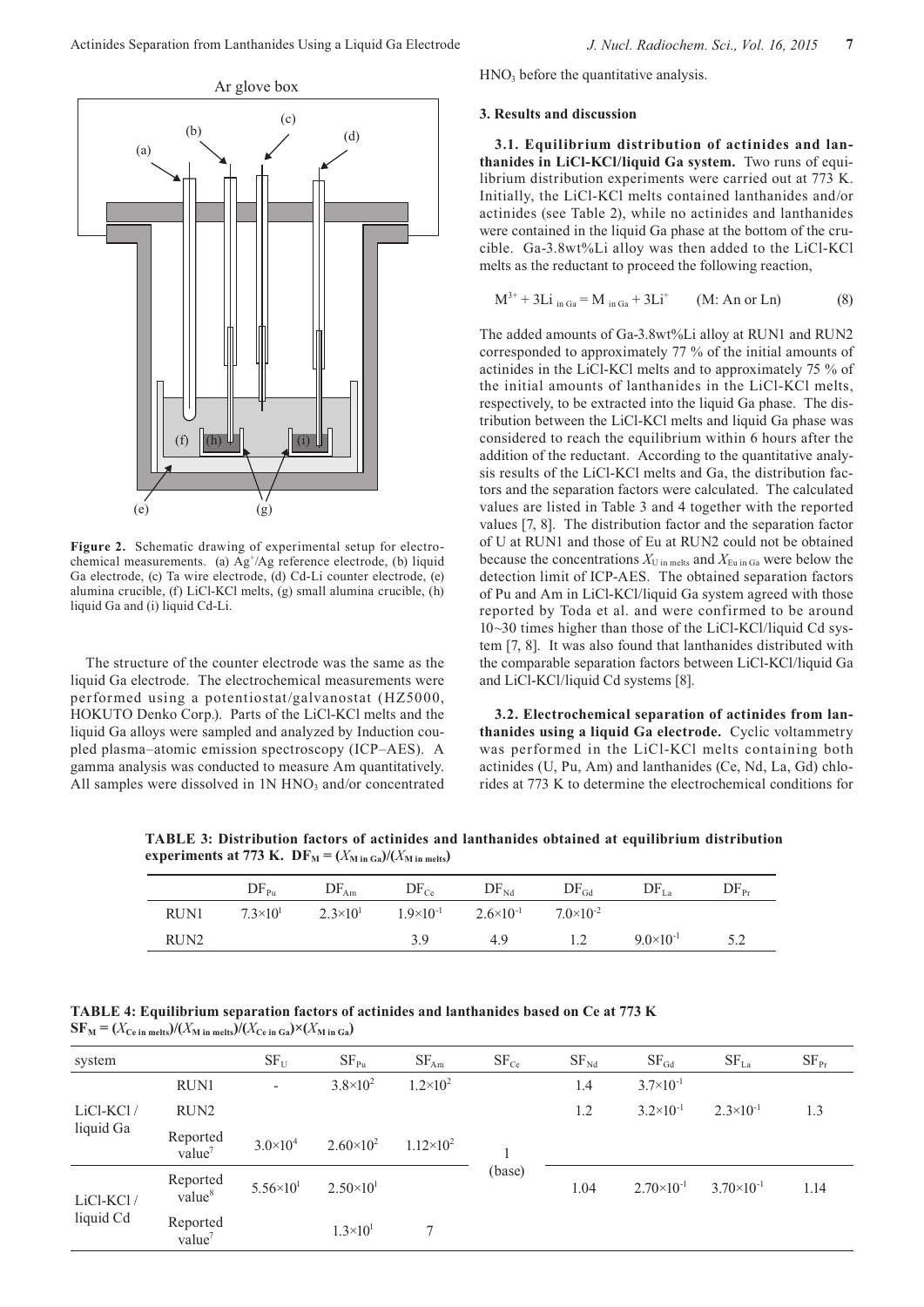

**Figure 3.** Cyclic voltammogram of a Ta wire electrode in LiCl-KCl melts containing actinides (U, Pu and Am) and lanthanides (Ce, Nd, La and Gd) chlorides at 773 K. Concentrations of U, Pu, Am, Ce, Nd, La and Gd in the melts were  $5.99 \times 10^{-3}$ ,  $2.32 \times 10^{-1}$ ,  $9.64 \times 10^{-3}$ 7.42×10<sup>-2</sup>, 7.02×10<sup>-2</sup>, 7.24×10<sup>-2</sup> and 6.83×10<sup>-2</sup>, respectively, in mol%. Scan rate was 100 mV s<sup>-1</sup>.

actinides/lanthanides separation using a liquid Ga electrode. Figure 3 shows a cyclic voltammogram of a Ta wire electrode in the melts. Several cathodic current rises and their corresponding anodic peaks are observed in the cyclic voltammogram. The cathodic current rise, c1, and the anodic current peak, al, observed at around 0 V (vs. Li<sup>+</sup>/Li) were ascribed to Li metal deposition (reaction 9) and its dissolution (reaction 10), respectively,

$$
Li^{+} + e^{-} \rightarrow Li
$$
 (9)

$$
Li \rightarrow Li^{+} + e^{-}
$$
 (10)

The cathodic current increases from approximately 0.45 V (c2) and the corresponding anodic current peak is observed at around 0.6 V (a2). The former current increase corresponded to the lanthanide metal deposition (reaction 11) and the latter current peak to the reverse reaction (reaction 12), respectively [9, 10].

$$
Ln3+ + 3e- \rightarrow Ln
$$
 (Ln: La, Ce, Gd) (11)

$$
Ln \rightarrow Ln^{3+} + 3e^{\cdot}
$$
 (12)

The small cathodic current increases from approximately 0.74 V (c3) and 0.90 V (c4) were considered to be due to the deposition of Pu (reaction 13) and U (reaction 14) metals, respectively [11, 12].

$$
Pu^{3+} + 3e^- \to Pu \tag{13}
$$

$$
U^{3+} + 3e \rightarrow U \tag{14}
$$

The anodic current peak (a3) and current shoulder (a4) were considered to be ascribed to the dissolutions of Pu (reaction 15) and U (reaction 16) metals, respectively [11, 12].

$$
Pu \rightarrow Pu^{3+} + 3e^{-}
$$
 (15)

$$
U \rightarrow U^{3+} + 3e^{-}
$$
 (16)

Concerning Am and Nd, of which divalent cations are stable in the LiCl-KCl melts, complicated electrochemical behaviors have been proposed. According to the reports [13, 14], the cathodic current for Am (reaction 17) and Nd (reaction 18)



**Figure 4.** Cyclic voltammogram of a liquid Ga electrode in LiCl-KCl melts containing actinides (U, Pu and Am) and lanthanides (Ce, Nd, La and Gd) chlorides at 773 K. Concentrations of U, Pu, Am, Ce, Nd, La and Gd in the melts were  $3.82 \times 10^{-3}$ ,  $2.23 \times 10^{-1}$ ,  $8.25 \times 10^{-3}$ , 7.58×10<sup>-2</sup>, 6.97×10<sup>-2</sup>, 7.57×10<sup>-2</sup> and 7.01×10<sup>-2</sup>, respectively, in mol%. Scan rate was 10 mV s<sup>-1</sup>.

metals deposition seemed to overlap the cathodic current increases of c3 and c2, respectively,

$$
Am^{2+} + 2e \rightarrow Am \tag{17}
$$

$$
Nd^{3+} + 3e \rightarrow Nd \tag{18}
$$

The anodic current for the dissolution of Am, the reverse reaction of reaction 17, could be considered to overlap peak a3 [13]. The formations of their divalent cations were considered to proceed from the potential approximately 0.2 V more positive than their metal deposition potentials [13, 14].

$$
Am^{3+} + e \rightarrow Am^{2+} \tag{19}
$$

$$
Nd^{3+} + e^- \rightarrow Nd^{2+} \tag{20}
$$

Cyclic voltammetry was also carried out using a liquid Ga electrode in the melts. As shown in Figure 4, a cathodic current starts to increase from around 1.5 V. As mentioned above, in our previous study [4], the potentials of binary Ga alloy formation for U-Ga, Pu-Ga, Ce-Ga, Nd-Ga and Li-Ga were found to proceed at lower potential than 1.55 V, 1.4 V, 1.3 V, 1.3 V and 1.1 V, respectively. Therefore, the cathodic current observed in Figure 4 corresponded to actinides-Ga alloy formation (reaction 2). Furthermore, the corresponding anodic peak at 1.43 V in Figure 4 was due to the de-alloying reaction (actinides dissolution from the alloy (reaction 3)). Our previous study also showed that the liquid Ga dissolution (reaction 21) proceeded at more positive potential than 1.85 V [4],

$$
Ga \rightarrow Ga^{3+} + 3e^{-} \tag{21}
$$

The large potential difference between the actinide dissolution and the Ga dissolution suggested that de-alloying at the second step of the proposed process (Figure 1) would proceed without any Ga loss by controlling the anodic potential below 1.85 V.

Two runs of actinides recovery were conducted using a liquid Ga electrode in the LiCl-KCl melts containing both actinides and lanthanides chlorides. The electrolysis condition was determined based on the results of cyclic voltammetry (Figure 4); galvanostatic electrolysis at -6 mA at RUN3 and -20 mA at RUN4 for group recovery of actinides with a limited lanthanides deposition. The electrolysis was stopped before the concentration of actinides in the liquid Ga reached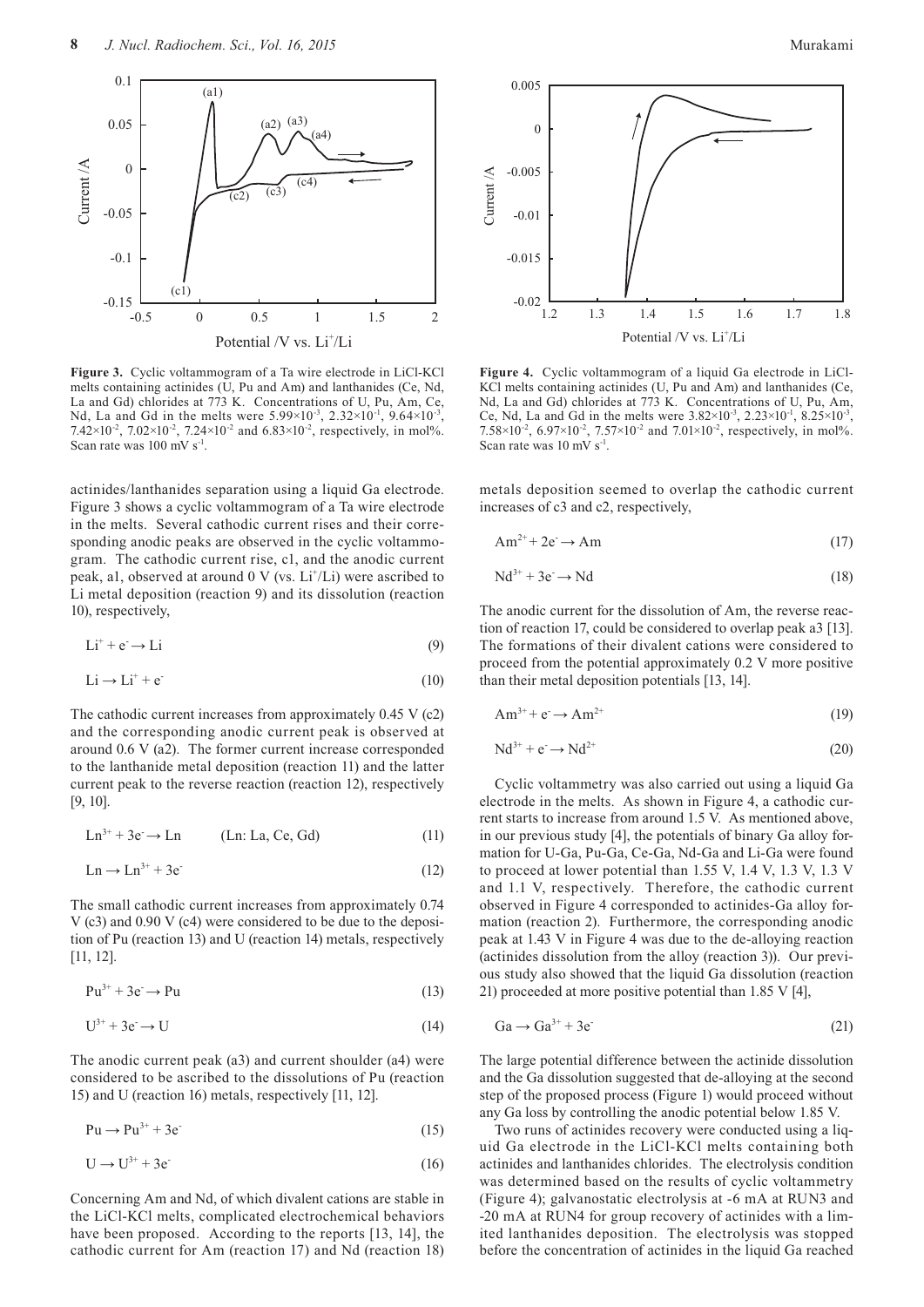

**Figure 5.** The liquid Ga electrode potential developments during electrochemical actinides recovery experiments. (a): galvanostatic electrolysis using the liquid Ga electrode at -6 mA in LiCl-KCl melts at 773 K at RUN3. Concentrations of U, Pu, Am, Ce, Nd, La and Gd in the melts were  $4.32 \times 10^{-3}$ ,  $2.25 \times 10^{-1}$ ,  $9.22 \times 10^{-3}$ ,  $7.34 \times 10^{-2}$ ,  $6.77 \times 10^{-2}$ , 7.28 $\times$ 10<sup>-2</sup> and 6.82 $\times$ 10<sup>-2</sup>, respectively, in mol%. (b): galvanostatic electrolysis using the liquid Ga electrode at -20 mA in LiCl-KCl melts at 773 K at RUN4. Concentrations of U, Pu, Am, Ce, Nd, La and Gd in the melts were  $3.82 \times 10^{-3}$ ,  $2.23 \times 10^{-1}$ ,  $8.25 \times 10^{-3}$ ,  $7.58 \times 10^{-2}$ , 6.97×10<sup>-2</sup>, 7.57×10<sup>-2</sup> and 7.01×10<sup>-2</sup>, respectively, in mol%.

their solubility (0.034 mol%-U at 772 K [15], 0.17 mol%-Pu at 773 K [16]). The passed electrical charges at RUN3 and RUN4 were 12.1 C and 14.1 C, respectively. These values corresponded to 0.024 mol%-actinides and 0.028 mol%-actinides recovered in the liquid Ga at RUN3 and RUN4, respectively, under the assumption of 100 % current efficiency. As shown in Figure 5, the potential shifts gradually to the negative direction along with the electrolysis time indicating the concentration increase of actinides in the liquid Ga. It was noticed that during the electrolysis the potential of liquid Ga electrode was kept at higher than the lanthanide-Ga alloy formation potential; 1.3 V for Ce-Ga and Nd-Ga alloys as shown in our previous study [4]. Thus, actinides were expected to be recovered as actinides-Ga alloy more preferentially than the lanthanides-Ga alloy. The liquid Ga electrode was removed from the melts just after ending the electrolysis. Then, parts of Ga alloys were sampled and analyzed quantitatively to calculate the distribution factors and the separation factors. Table 5 and 6 list the calculated values. The separation factor of U was higher than that of Pu and Am, indicating the preferential recovery of U in liquid Ga among actinides. High separation factors of Pu and Am were achieved by using the liquid Ga electrode. These values were more than 10 times higher than the separation factors of the LiCl-KCl/liquid Cd system (see Table 4). It seemed that the separation factors of Pu and Am were close to those obtained from the equilibrium distribution experiments in the LiCl-KCl/liquid Ga system, while the separation factors of U were considered to be different between the electrochemical actinides recovery and equilibrium distribution; lower at non-equilibrium state (electrochemical actinides recovery experiment in this study) than at equilibrium state (equilibrium distribution experiment reported by Toda et al. [7]). The lower value at non-equilibrium state could be explained by the smaller amount of U in the liquid Ga electrode due to the limitation of diffusion of U in the LiCl-KCl melts or in the liquid Ga phase during the electrolysis. Further investigation is required to clarify the effect of the electrolysis conditions on the non-equilibrium separation factors.

**TABLE 5: Distribution factors of actinides and lanthanides obtained at electrochemical recovery of actinides**  at 773 K.  $DF_M = (X_{M \text{ in } Ga})/(X_{M \text{ in } melts})$ 

|      | $DF_{U}$             | $DF_{Pu}$          | $DF_{Am}$            |
|------|----------------------|--------------------|----------------------|
| RUN3 | $1.7\times10^{-1}$   | $6.3\times10^{-2}$ | $2.6 \times 10^{-2}$ |
| RUN4 | $2.2 \times 10^{-1}$ | $1.1\times10^{-1}$ | $6.9\times10^{-2}$   |

## **TABLE 6: Non-equilibrium separation factors of actinides based on Ce**

 $\mathbf{S}\mathbf{F}_{\mathbf{M}} = (X_{\mathbf{Ce\text{ in} \text{ melts}}})/(X_{\mathbf{M} \text{ in} \text{ melts}})/(X_{\mathbf{Ce\text{ in} \text{ Ga}}}) \times (X_{\mathbf{M} \text{ in} \text{ Ga}})$ 

|      | $SF_{11}$          | $SF_{PII}$       | $SF_{\rm Am}$      | $SF_{Ce}$ |
|------|--------------------|------------------|--------------------|-----------|
| RUN3 | $>1.2\times10^{3}$ | $>4.2\times10^2$ | $>1.8\times10^{2}$ |           |
| RUN4 | $>4.5\times10^{2}$ | $>2.2\times10^2$ | $>1.4\times10^2$   | (base)    |

Since  $X_{\text{Ce in Ga}}$  was below detection limit of ICP-AES,  $SF_{\text{M}}$ was evaluated using the lower detection limit of Ce.

#### **4. Conclusion**

Galvanostatic electrolyses were performed using a liquid Ga electrode in the LiCl-KCl metls containing both actinides and lanthanides chlorides at 773 K to recover actinides in the liquid Ga with limited amounts of lanthanides codeposition. The obtained results confirmed that the separation factors of Pu and Am based on Ce at non-equilibrium state were more than 10 times higher than those of the LiCl-KCl/liquid Cd system. Thus, liquid Ga was confirmed to be a promising electrode material to recover actinides. The proposed pyroprocess using a liquid Ga electrode was likely to have a higher TRUs (Pu and minor actinides)/lanthanides separation efficiency compared to the conventional pyroprocess where a liquid Cd electrode is used for the group recovery of actinides. As the future study, the separation factors of other minor actinides, Np and Cm, should be measured.

## **Acknowledgement**

This paper is the results of "Novel pyroprocess with a high separation efficiency of actinides from lanthanides" entrusted to Central Research Institute of Electric Power Industry (CRIEPI) by the Ministry of Education, Culture, Sports, Science and Technology (MEXT). The authors would like to express their appreciation to Mr. H. Tanaka for his great efforts on the presented works.

## **References**

- (1) T. Inoue and H. Tanaka, Proceedings of Global 1997 Yokohama, Japan, October 5-10, 1997, pp. 646.
- (2) T. Koyama, T. Ogata, M. Myochin and Y. Arai, Proceedings of Global 2011, Makuhari, Japan, December 11-16, 2011, Paper No. 452983.
- (3) T. Mukaiyama, T. Takizuka, M. Mizumoto, Y. Ikeda, T. Ogawa, A. Hasegawa, H. Takada and H. Takano, Prog. Nucl. Energ., **38**, 107 (2001).
- (4) T. Murakami, Y. Sakamura, M. Iizuka, T. Nohira, S. Kitawaki and H. Kofuji, Proceedings of 10th International Conference on Molten Salt Chemistry and Technology, Shenyang, China, June 10-14, 2015, pp. 297.
- (5) T. Kato, M. Iizuka, T. Inoue, T. Iwai and Y. Arai, J. Nucl. Mater., **340**, 259 (2005).
- (6) K. Kinoshita, T. Tsukada and T. Ogawa, J. Nucl. Sci.